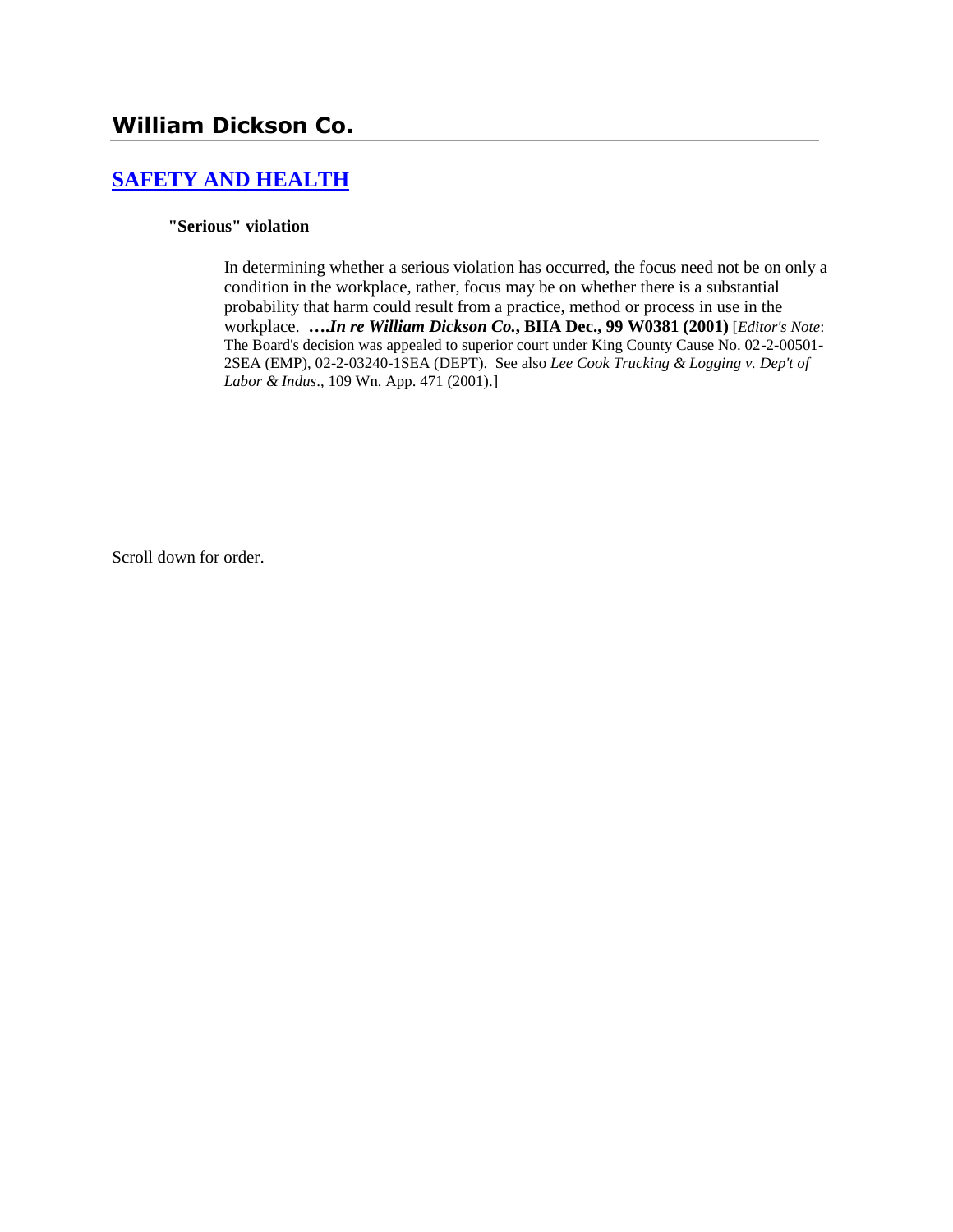## **BEFORE THE BOARD OF INDUSTRIAL INSURANCE APPEALS STATE OF WASHINGTON**

**)**

1 **IN RE: WILLIAM DICKSON COMPANY ) DOCKET NO. 99 W0381**

**CITATION & NOTICE NO. 302198627 ) CORRECTED<sup>1</sup> DECISION AND ORDER** 

APPEARANCES:

Employer, William Dickson Company, by Goodstein Law Group, per Ralph U. Klose

10 11 12 13 14 Employees of William Dickson Company, by Laborers Local #252, per None

> Department of Labor and Industries, by The Office of the Attorney General, per James M. Hawk, Assistant

The employer, William Dickson Company, filed an appeal with the Safety Division of the Department of Labor and Industries on September 14, 1999, from Citation and Notice No. 302198627 dated August 20, 1999. The Department received the appeal on September 14, 1999, and forwarded it to the Board of Industrial Insurance Appeals as a direct appeal on September 30, 1999. The Citation and Notice alleged, as Citation 1 Item 1, that the employer committed a willful violation of WAC 296-62-07712(2)(c), when it failed to ensure that asbestos-containing material (ACM) was handled or removed in a wet, saturated state; as Citation 1 Item 2a, that the employer committed a willful violation of WAC 296-62-07712(5)(c), when it failed to ensure that clearance air monitoring was conducted at the completion of asbestos removal; as Citation 1 Item 2b, that the employer committed a willful violation of WAC 296-62-07709(3)(f), when it failed to ensure that pre-abatement air monitoring was conducted prior to the commencement of asbestos removal; as Citation 2 Item 1, that the employer committed a serious violation of WAC 296-62-07715(1)(g)(i), when it failed to ensure that respiratory protection was worn by employees when removing asbestos debris from the attic; as Citation 2 Item 2, that the employer committed a serious violation of WAC 296-62-07712(6)(b)(i), when it failed to ensure that critical barriers were placed over all openings to the regulated area, alleging that critical barriers were not established and maintained for attic and crawl space asbestos removal; as Citation 2 Item 3, that

<sup>47</sup> l Corrects order dated December 11, 2001. Pursuant to CR 60(a), we issue this corrected order to correct Conclusions of Law Nos. 4 through 13. The corrections in these conclusions appear bolded in this corrected order.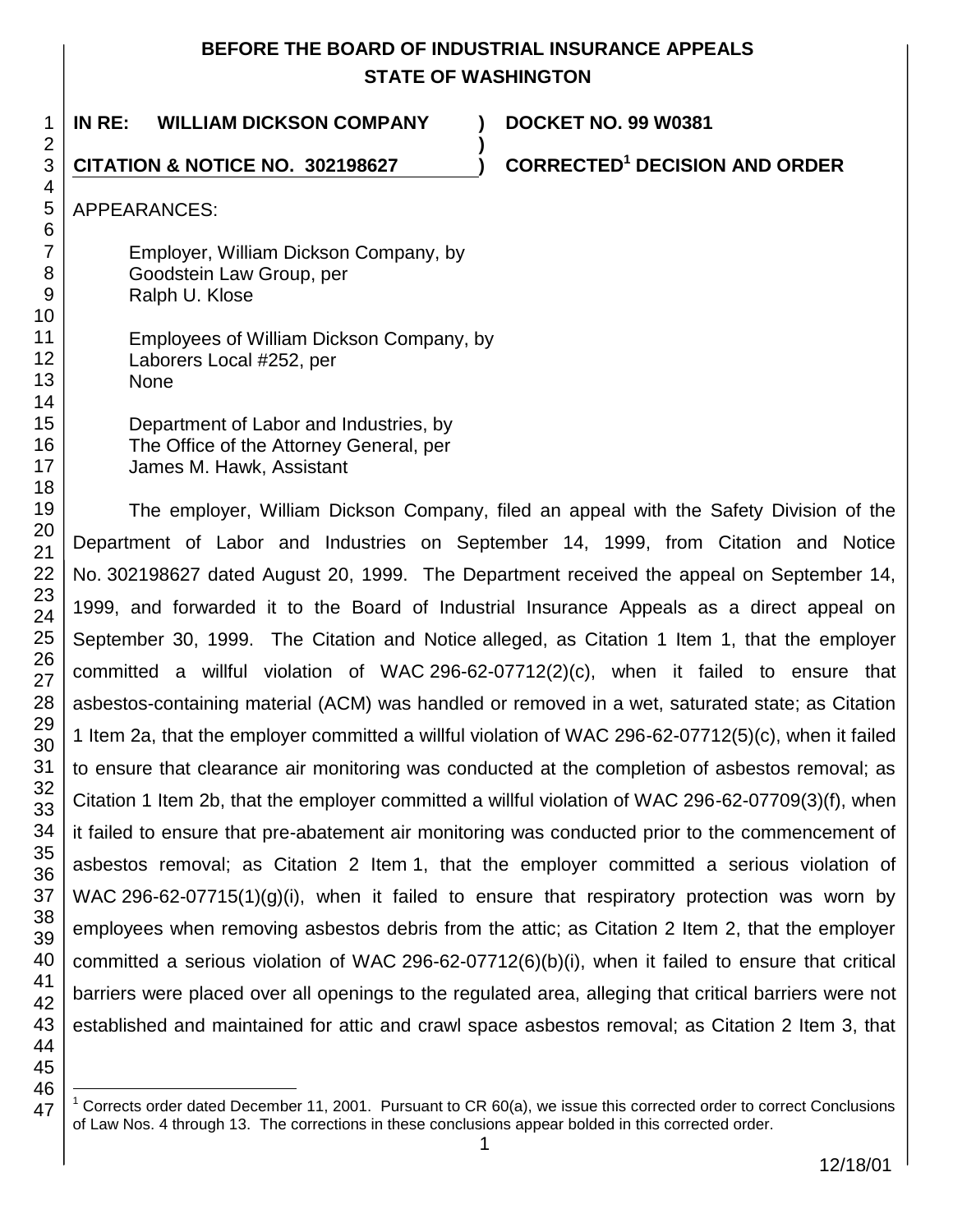the employer committed a serious violation of WAC 296-62-07712(5)(a), when it failed to ensure that all surfaces in and around the removal work area were cleared of any asbestos debris; as Citation 2 Item 4, that the employer committed a serious violation of WAC 296-62- 07712(7)(b)(ii)(B), when it failed to ensure that all glove bags used for asbestos removal were smoke tested prior to use; as Citation 2 Item 5, that the employer committed a serious violation of WAC 296-62-07717(1)(a), when it failed to ensure that all employees performing Class I asbestos removal wear full body protective clothing; as Citation 2 Item 6, that the employer committed a serious violation of WAC 296-62-07719(3)(a)(i), when it failed to ensure that a decontamination area, consisting of an equipment room, shower, and clean room, was established adjacent and connected to the attic and crawl space removal areas; as Citation 2 Item 7, that the employer committed a serious violation of WAC 296-62-07723(7), when it failed to ensure that a two chamber waste load out was established adjacent to the boiler room negative pressure enclosure; as Citation 3 Item 1, that the employer committed a general violation of WAC 296-62-07712(7)(b)(ii)(I), when it failed to ensure that Class I glove bag work was conducted by at least two persons; and as Citation 3 Item 2, that the employer committed a general violation of WAC 296-62-07712(7)(a)(i)(D), when it failed to ensure that the boiler room enclosure was kept under negative pressure until all debris was removed and air clearance samples were obtained. **AFFIRMED.**

#### **DECISION**

Pursuant to RCW 51.52.104 and RCW 51.52.106, this matter is before the Board for review and decision on timely Petitions for Review filed by the employer and the Department of Labor and Industries to a Proposed Decision and Order issued on June 12, 2001, in which Citation and Notice No. 302198627 was affirmed as modified.

The Board has reviewed the evidentiary rulings as outlined in the Proposed Decision and Order, including those portions of the transcript that were removed from colloquy, and finds that no prejudicial error was committed. Similarly, the Renewed Request for Terms Based on Motion to Compel, as outlined in the Proposed Decision and Order, is affirmed.

The issue presented by this appeal is whether the Department of Labor and Industries correctly issued Citation and Notice No. 302198627 and assessed a penalty in the amount of \$40,500.

We have granted review for the limited purpose of addressing the penalty portion of Citation and Notice No. 302198627. In doing so, we affirm the penalties of \$40,500 as originally assessed by the Department of Labor and Industries. We will not repeat the summary of evidence as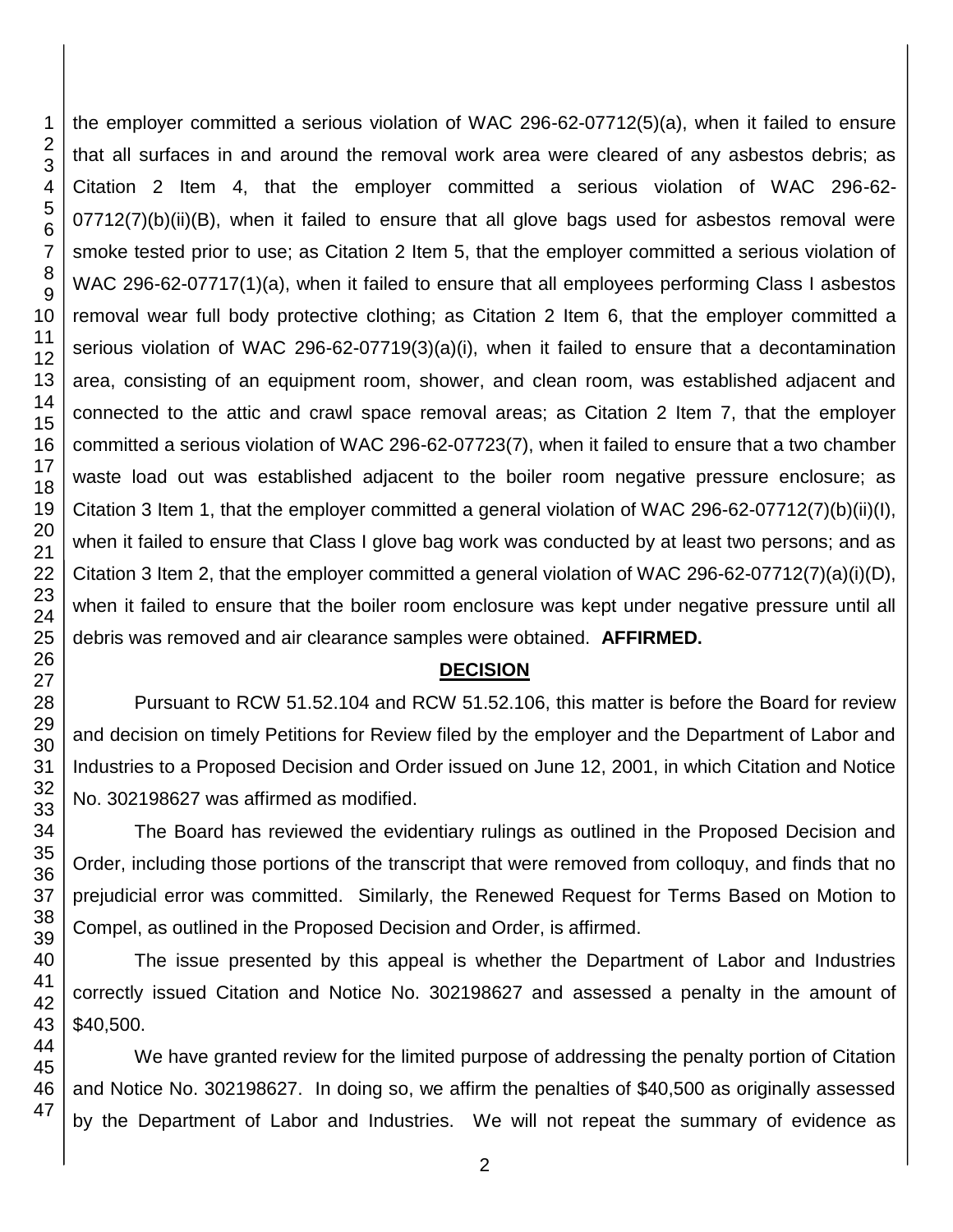presented by our industrial appeals judge in the Proposed Decision and Order dated June 12, 2001, except as may be necessary to explain our decision here.

We begin by making several observations. Years ago, our Legislature determined that industrial injuries and disease imposed a substantial burden on both employers and employees with respect to lost production, lost wages, payment of medical expenses, and payment of time loss compensation. The Legislature found that, as far as may reasonably be possible, it is in the public's interest to create, maintain, and continue safe and healthful working conditions for every man and woman working in the state of Washington. RCW 49.17.010. The Washington Administrative Code sections relating to safety standards for carcinogens were not written in the abstract. The fundamental reason for their promulgation was to protect workers from serious injury or death. *Walkenhauer & Associate*s*, Inc.*, BIIA Dec., 91 W088 (1993). It follows that any language or safety standards enacted thereunder should be accorded an interpretation to further these purposes. *In re Jen Weld of Everett*, BIIA Dec., 88 W144 (1990).

Our Legislature recognized that certain materials are inherently dangerous. Asbestos was deemed to be sufficiently dangerous that it was singled out and declared a public health hazard by statute. "Air-borne asbestos dust and particles, such as those from sprayed asbestos slurry, asbestos-coated ventilating ducts, and certain other applications of asbestos are known to produce irreversible lung damage and bronchogenic carcinoma. One American of every four dying in urban areas of the United States has asbestos particles or dust in his lungs. The nature of this problem is such as to constitute a hazard to the public health and safety, and should be brought under appropriate regulation." RCW 49.26.010.

The Washington Legislature addressed the problem of asbestos with vigor, focusing in part on those businesses and contractors who have first-hand responsibility for its handling and removal. It begs understatement to observe that asbestos removal is to be performed safely and in accordance with the regulations and protocols established by statute and Washington Administrative Code sections. Monetary penalties are assessed for violation of the regulations. Significant consequences flow from the failure to heed the requirements found in RCW 49.26. "The certificate of any asbestos contractor who knowingly violates any provision of this chapter or any rule adopted under this chapter shall be revoked for a period of not less than six months." RCW 49.26.016(3).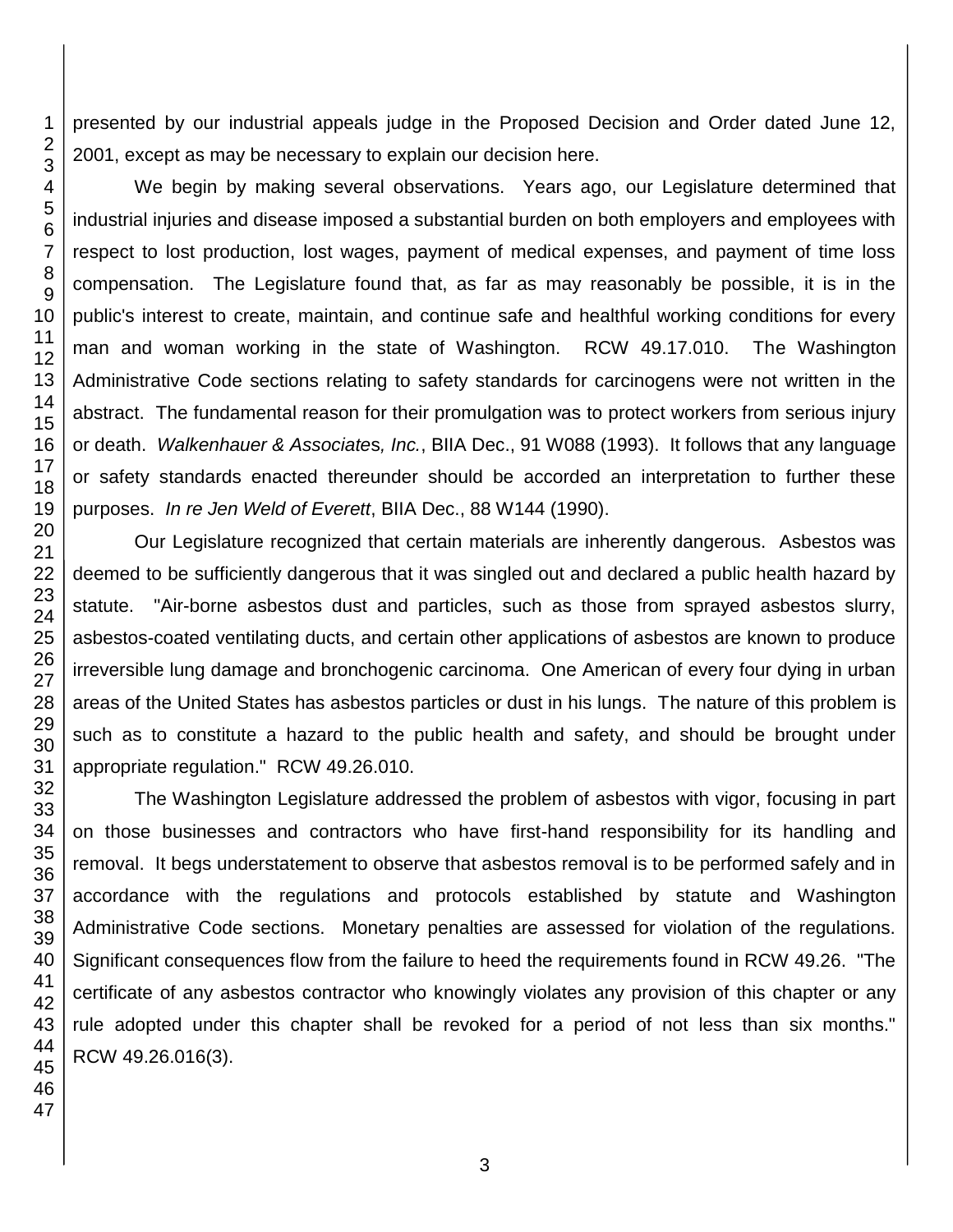In the matter before us, the record establishes that the William Dickson Company had removed air cell from the Best School in Kirkland as part of a demolition project. Air cell is an asbestos containing material that was used in past years to insulate pipes. The record further establishes that at the time of the inspection, air clearance monitoring had not been completed by the employer, making it impossible to know the concentration of airborne asbestos fibers to which workers were being exposed. Further, certain William Dickson Company employees were in the building without the benefit of respirators, protective clothing, or a decontamination shower area. By definition, as well as by admission of company employees, the work performed by the William Dickson Company was Class 1 asbestos work. Class 1 asbestos work means activities involving the removal of thermal system insulation or surfacing asbestos containing material (ACM)/presumed asbestos containing material(PACM). WAC 296-62-07703. Class 1 work is the most hazardous and requires the most care. In comparison, Class IV asbestos work means maintenance and custodial activities during which employees contact but do not disturb ACM or PACM, and activities to clean up dust, waste, and debris resulting from Class 1, II, and III activities.

Our review of the Washington Industrial Safety and Health Act, (WISHA), reveals that the Washington Legislature has consistently weighed-in on the side of caution with respect to worker exposure to airborne asbestos particles. Underlying this caution is the recognition that it is difficult, if not impossible, to accurately determine the level of airborne asbestos particles to which a worker is exposed at any given moment Give that, our state mandates work practices that may, in some situations, exceed what is required to prevent actual inhalation of airborne asbestos fibers. Because asbestos is a known carcinogen and because the safe level of exposure is unknown, varying from individual to individual, the Legislature has crafted a system in which the Department of Labor and Industries is directed to focus on the methodology of prevention. It has determined that it is more effective to require protective measures based on the kind of operation undertaken, herein asbestos abatement, than it is to rely on suspected safe exposure levels.

We disagree with any suggestion that proof of a serious violation of WISHA regulations requires a showing of the actual extent of exposure to asbestos fibers together with medical testimony establishing a substantial probability that death or serious harm could result from such exposure. RCW 49.17.180(6) states, in pertinent part:

> For the purposes of this section, a serious violation shall be deemed to exist in a work place if there is a substantial probability that death or serious physical harm could result from a condition which exists, or **from one or more practices, means, methods, operations, or processes** which have been adopted or which are **in use in such workplace**,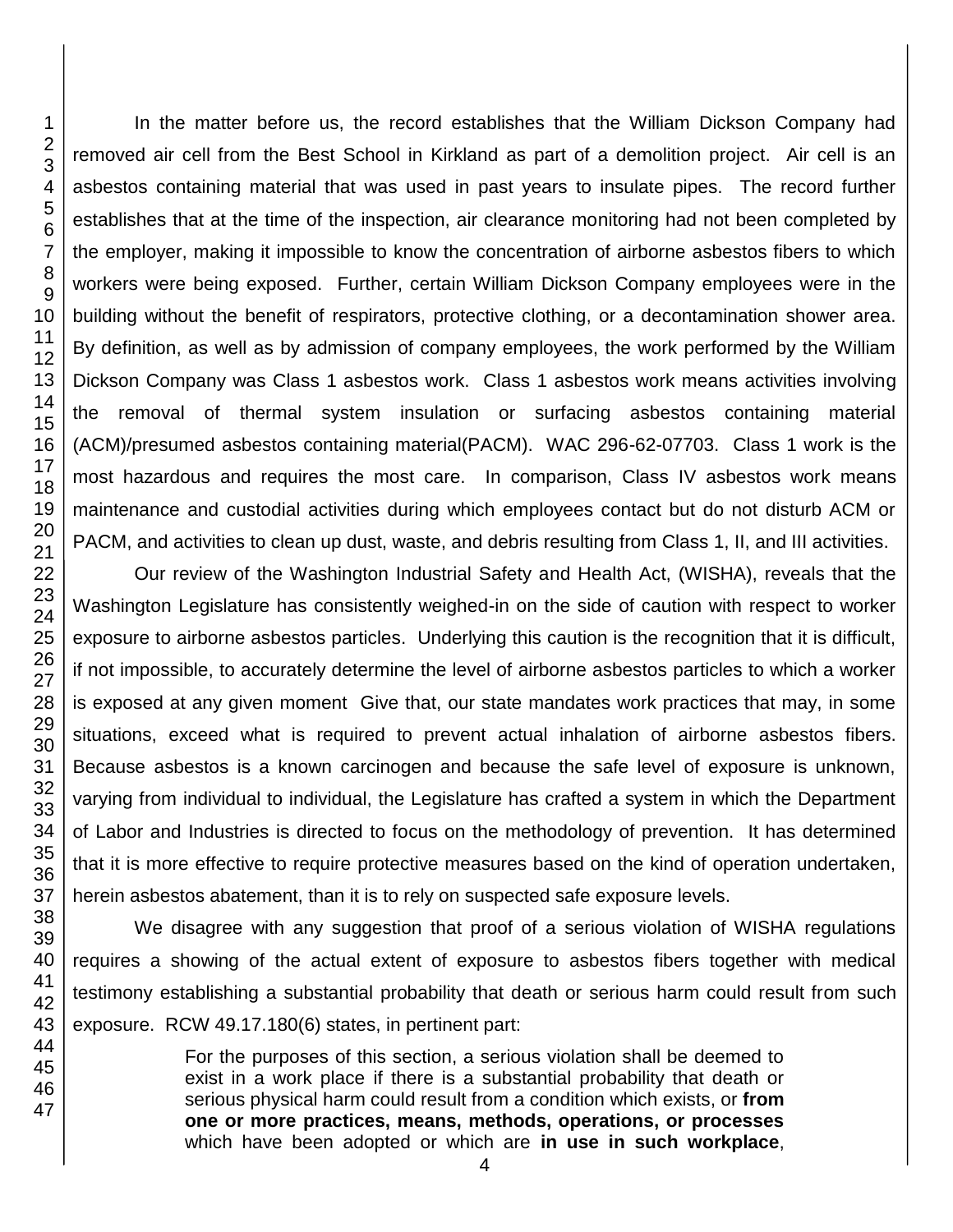unless the employer did not, and could not with the exercise of reasonable diligence, know of the presence of the violation.

### (Emphasis added.)

Although the above statute is not a model of clarity, juxtaposing the words "substantial probability" with "could result," it is apparent that the section must be read in its entirety. Doing so, it is apparent that if there is a substantial probability that serious physical harm could result from a condition, practice, method, operation, or process in use in the workplace, a serious violation shall be deemed to exist. To focus exclusively on a condition in the workplace, as was suggested by our industrial appeals judge, is to render meaningless the other portions of the section relating to practices, means, methods, operations, and/or processes. Clearly, the Legislature did not intend that result. If there is a substantial probability that harm could result from a practice, method, or process in use in the workplace, then a serious violation exists. RCW 49.17.180(6) is not limited to a condition in the workplace.

Airborne asbestos fibers present a sufficiently serious risk to worker health that it is imperative that employers follow known, preventive methodology with respect to asbestos abatement. That methodology is outlined in WAC 296-62-07712(2)(c), WAC 296-62-07712(5)(c), WAC 296-62-07709(3)(f), WAC 296-62-07715(1)(g)(i), WAC 296-62-07712(6)(b)(i), WAC 296-62- 07712(5)(a), WAC 296-62-07712(7)(b)(ii)(B), WAC 296-62-07717(1)(a), WAC 296-62- 07719(3)(a)(i), WAC 296-62-07723(7), WAC 296-62-07712(7)(b)(ii)(1), and WAC 296-62- 07712(7)(a)(i)(D), among others. Considering the entirety of the record here, and in light of the above code sections, we are persuaded that the penalties assessed by the Department of Labor and Industries in the Citation and Notice are correct and should be affirmed.

After consideration of the Proposed Decision and Order and the Petitions for Review filed thereto, and a careful review of the entire record before us, we make the following:

### **FINDINGS OF FACT**

1. On February 22, 1999, the Department of Labor and Industries issued Inspection Report No. 302198627 to William Dickson Company, regarding a job site located at 6500 112th Ave. N.E., Kirkland, Washington. On August 20, 1999, the Department issued Citation and Notice No. 302198627, alleging, as Citation 1 Item 1, that the employer committed a willful violation of WAC 296-62-07712(2)(c), with an abatement date of July 27, 1999, and a proposed penalty of \$15,000; as Citation 1 Item 2a, that the employer committed a willful violation of WAC 296-62-07712(5)(c), with an abatement date of July 27, 1999, which was grouped with Citation 1 Item 2b, alleged as a willful violation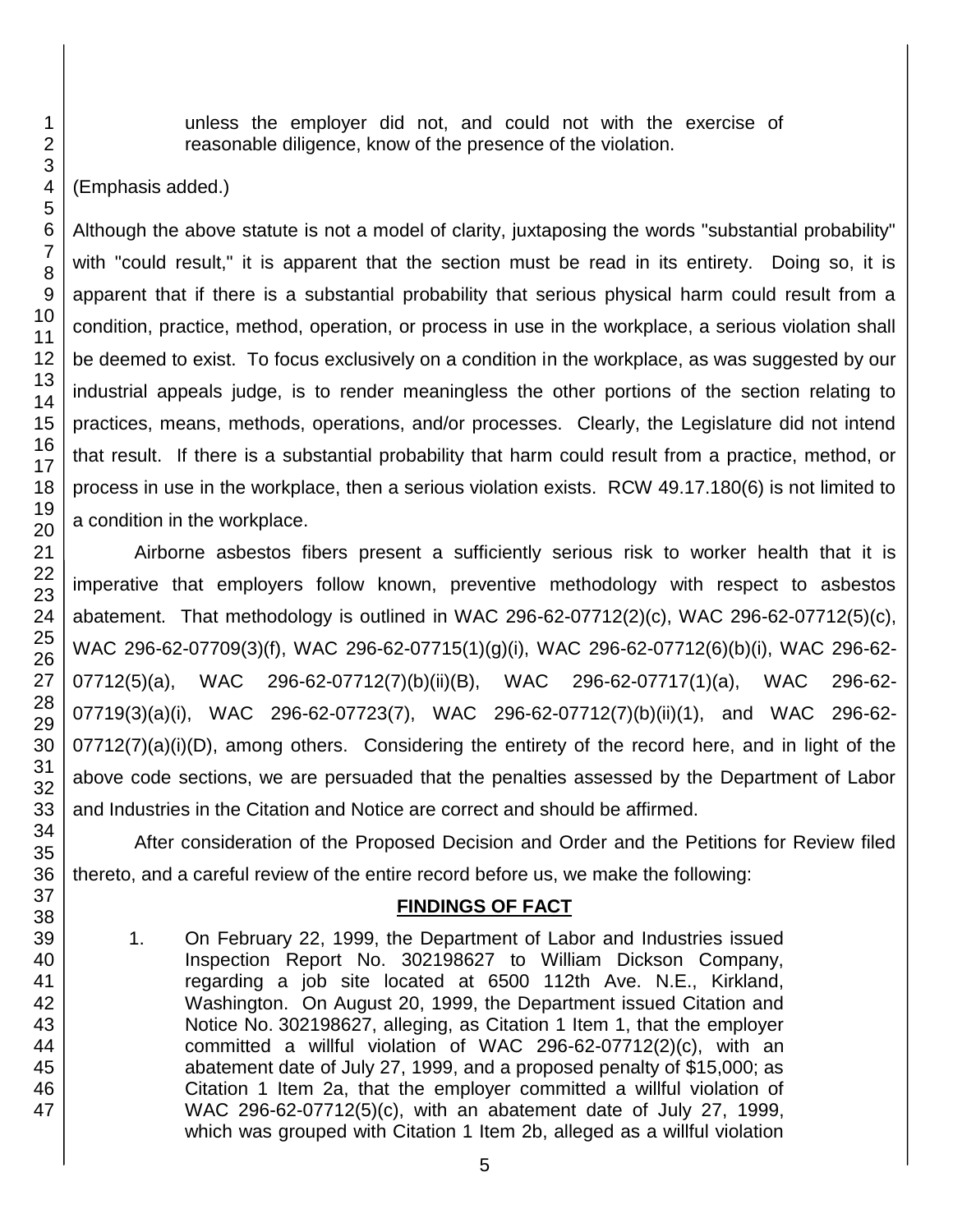of WAC 296-62-07709(3)(f), with an abatement date of July 27, 1999, and a proposed penalty for the grouped violations of \$15,000; as Citation 2 Item 1, that the employer committed a serious violation of WAC 296-62-07715(1)(g)(i), with an abatement date of July 27, 1999, and a proposed penalty of \$1,500; as Citation 2 Item 2, that the employer committed a serious violation of WAC 296-62-07712(6)(b)(i), with an abatement date of July 27, 1999, and a proposed penalty of \$1,500; as Citation 2 Item 3, that the employer committed a serious violation of WAC 296-62-07712(5)(a), with an abatement date of July 27, 1999, and a proposed penalty of \$1,500; as Citation 2 Item 4, that the employer committed a serious violation of WAC 296-62-07712(7)(b)(ii)(B), with an abatement date of July 27, 1999, and a proposed penalty of \$1,500; as Citation 2 Item 5, that the employer committed a serious violation of WAC 296-62-07717(1)(a), with an abatement date of July 27, 1999, and a proposed penalty of \$1,500; as Citation 2 Item 6, that the employer committed a serious violation of WAC 296-62-07719(3)(a)(i), with an abatement date of July 27, 1999, and a proposed penalty of \$1,500; as Citation 2 Item 7, that the employer committed a serious violation of WAC 296-62-07723(7), with an abatement date of July 27, 1999, and a proposed penalty of \$1,500; as Citation 3 Item 1, that the employer committed a general violation of WAC 296-62-07712(7)(b)(ii)(I), with an abatement date of July 27, 1999, and no proposed penalty; and as Citation 3 Item 2, that the employer committed a general violation of WAC 296-62-07712(7)(a)(i)(D), with an abatement date of July 27, 1999, and no proposed penalty. On August 23, 1999, the employer received the Citation and Notice.

On September 14, 1999, the employer filed a Notice of Appeal of the Citation and Notice with the Safety Division of the Department. On September 30, 1999, the Department forwarded the Notice of Appeal to the Board of Industrial Insurance Appeals as a direct appeal. On September 30, 1999, the Board issued a Notice of Filing of Appeal pursuant to the provisions of the Washington Industrial Safety and Health Act, assigned the employer's appeal Docket No. 99 W0381, and directed that proceedings be held on the issues raised therein.

2. Beginning on February 15, 1999 and continuing through February 22, 1999, William Dickson Company employees were performing asbestos abatement work at a vacant building that had previously been the Best School, located at 6500 112th Ave. N.E., Kirkland, Washington. Asbestos-containing material was removed from areas of the building identified as the attic, lower crawl space, classrooms, and boiler room. Following removal of asbestos-containing material from the building, the building was to be demolished by William Dickson Company.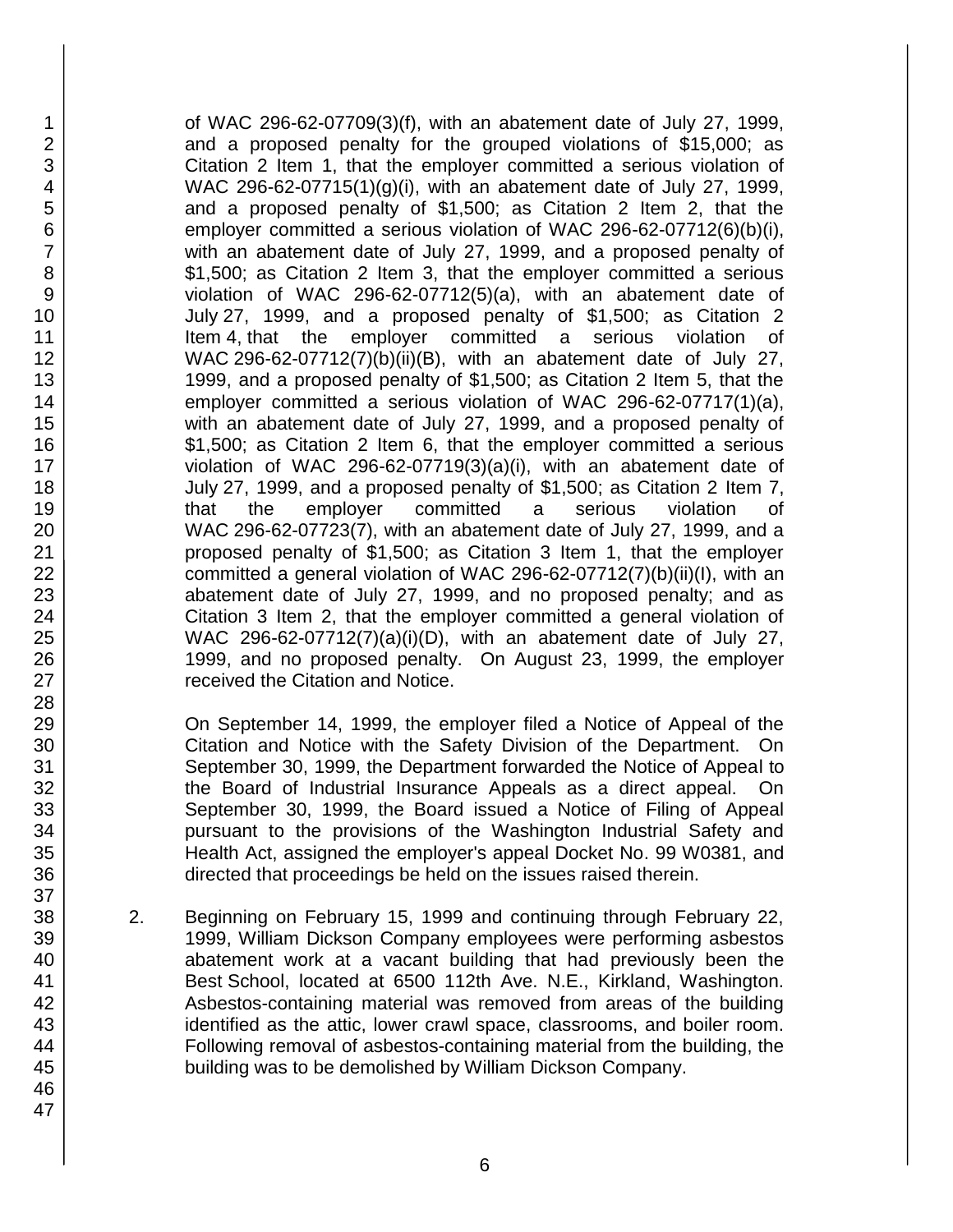- 3. When friable (readily crumbled) asbestos is disturbed, fibers can become airborne, and one of the means to prevent asbestos from becoming airborne is to wet asbestos-containing material before disturbing it. The permissible exposure level to asbestos is .1 fibers per cubic centimeter of air, averaged over an 8-hour workday. Unprotected exposure to airborne asbestos over a substantial period of time can result in serious heath consequences, which include lung cancer, mesothelioma, and asbestosis.
- 4. Between February 15, 1999 and February 22, 1999, employees of William Dickson Company removed asbestos-containing material from the Best School site. While some water was applied to the asbestos-containing material prior to its removal, the material was not adequately wet prior to its removal.
- 5. On February 17, 1999, asbestos abatement was completed in the lower crawl space. William Dickson Company did not conduct clearance air monitoring at the completion of asbestos abatement in the lower crawl space. On February 18, 1999, asbestos abatement was completed in the attic. William Dickson Company did not conduct air monitoring at the completion of asbestos abatement in the attic. Due to the fact that the building was to be demolished following completion of asbestos abatement, the job supervisor for William Dickson Company, Chris Sagnella, did not believe that clearance air monitoring was required.
- 6. William Dickson Company failed to conduct air monitoring prior to removing asbestos-containing material from the Best School site. Due to the fact that the building was to be demolished following completion of asbestos abatement, the job supervisor for William Dickson Company did not believe that pre-abatement air monitoring was required.
- 7. Certain William Dickson Company employees, specifically Mike Fay and Dennis Osterbuhr, failed to wear respiratory protection while performing asbestos removal at the Best School site.
- 8. During the removal of asbestos-containing material from the Best School site, William Dickson Company failed to establish critical barriers over all openings to regulated areas, specifically the attic and lower crawl space.
- 9. During the asbestos abatement work at the Best School site, William Dickson Company failed to ensure that all surfaces in and around the removal work area were cleared of any asbestos debris.
- 10. William Dickson Company failed to smoke test all glove bags used for asbestos removal at the Best School site.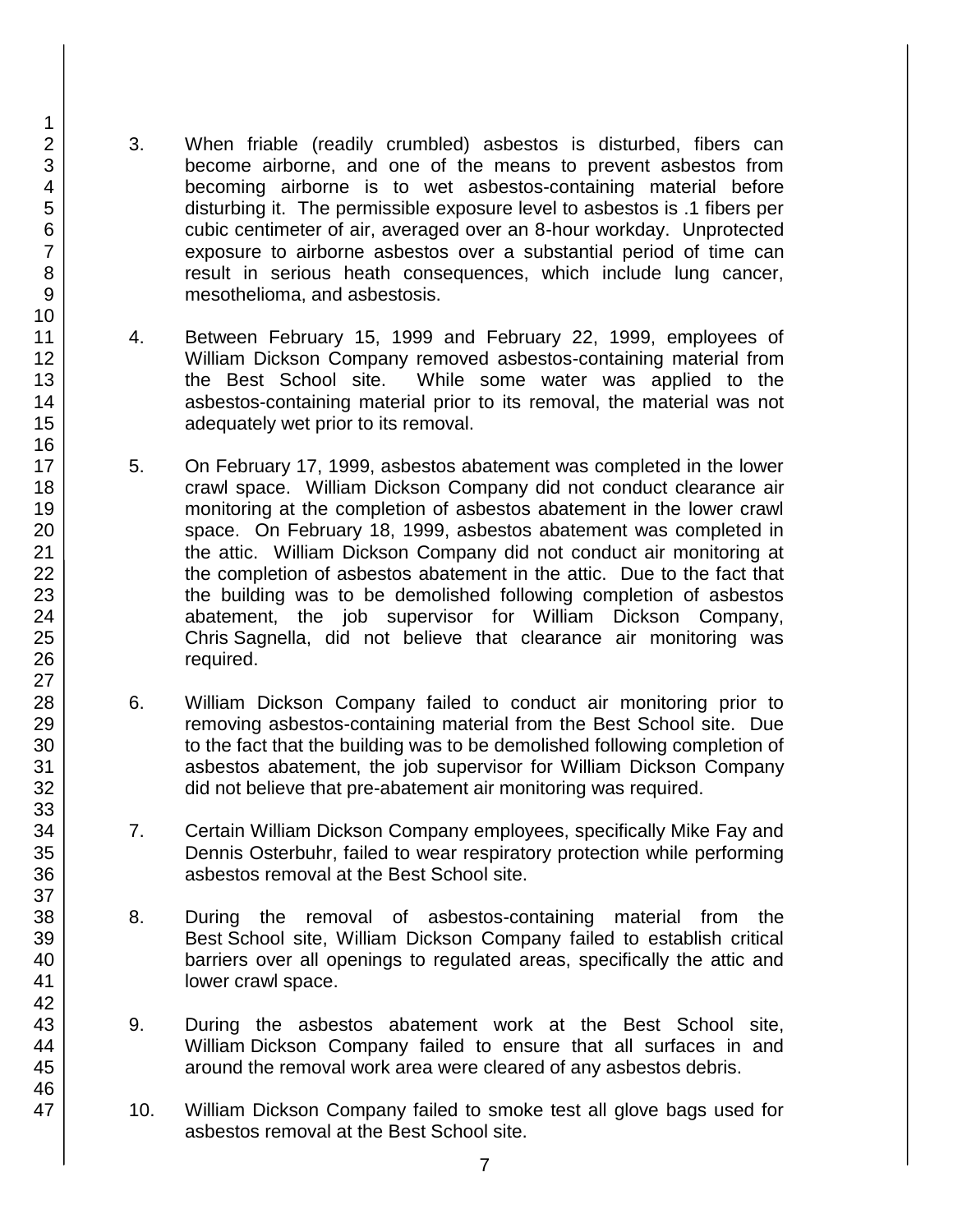- 11. During the asbestos abatement work at the Best School site, including, but not limited to, work performed on February 22, 1999, William Dickson Company did not require that all employees performing Class I asbestos removal wear full body protective clothing.
- 12. During the asbestos abatement work at the Best School site, William Dickson Company failed to ensure that a decontamination area, consisting of an equipment room, shower and clean room, was established adjacent and connected to the attic and crawl space removal areas.
- 13. During the asbestos abatement work at the Best School site, William Dickson Company failed to ensure that, at all necessary times, a two-chamber waste load out was established adjacent to the boiler room negative pressure enclosure.
- 14. During the asbestos abatement work at the Best School site, William Dickson Company failed to ensure that Class I glove bag work was conducted by at least two persons.
- 15. On February 22 and 24, 1999, William Dickson Company failed to ensure that the boiler room enclosure was kept under negative pressure until all debris was removed and air clearance samples were obtained.
- 16. Prior to and on February 22, 1999, William Dickson Company did not have clearly established work rules designed to prevent safety violations during the asbestos abatement job at the Best School site.
- 17. Prior to and on February 22, 1999, William Dickson Company did not adequately communicate safety rules and standards to Mr. Fay, Mr. Mensching, Mr. Osterbuhr, or Mr. Sagnella.
- 18. Prior to and on February 22, 1999, William Dickson Company failed to take adequate steps to discover violations of safety rules and, at all relevant times, had not effectively enforced the rules when violations were discovered, during the asbestos abatement job at the Best School site.
- 19. William Dickson Company did substitute its judgment for that of WAC 296-62-07712(2)(c) and WAC 296-62-07712(5)(c), which are Citation 1 Item 1 and Citation 1 Item 2a, and are found to have been violated. These violations are therefore willful, and a multiplier of 10 is therefore appropriate for Citation 1 Item 1 and Citation 1 item 2a.
- 20. With respect to WAC 296-62-07712(2)(c), the employer failed to ensure that asbestos-containing material was handled or removed in a wet, saturated state. The probability of death or serious harm was rated as a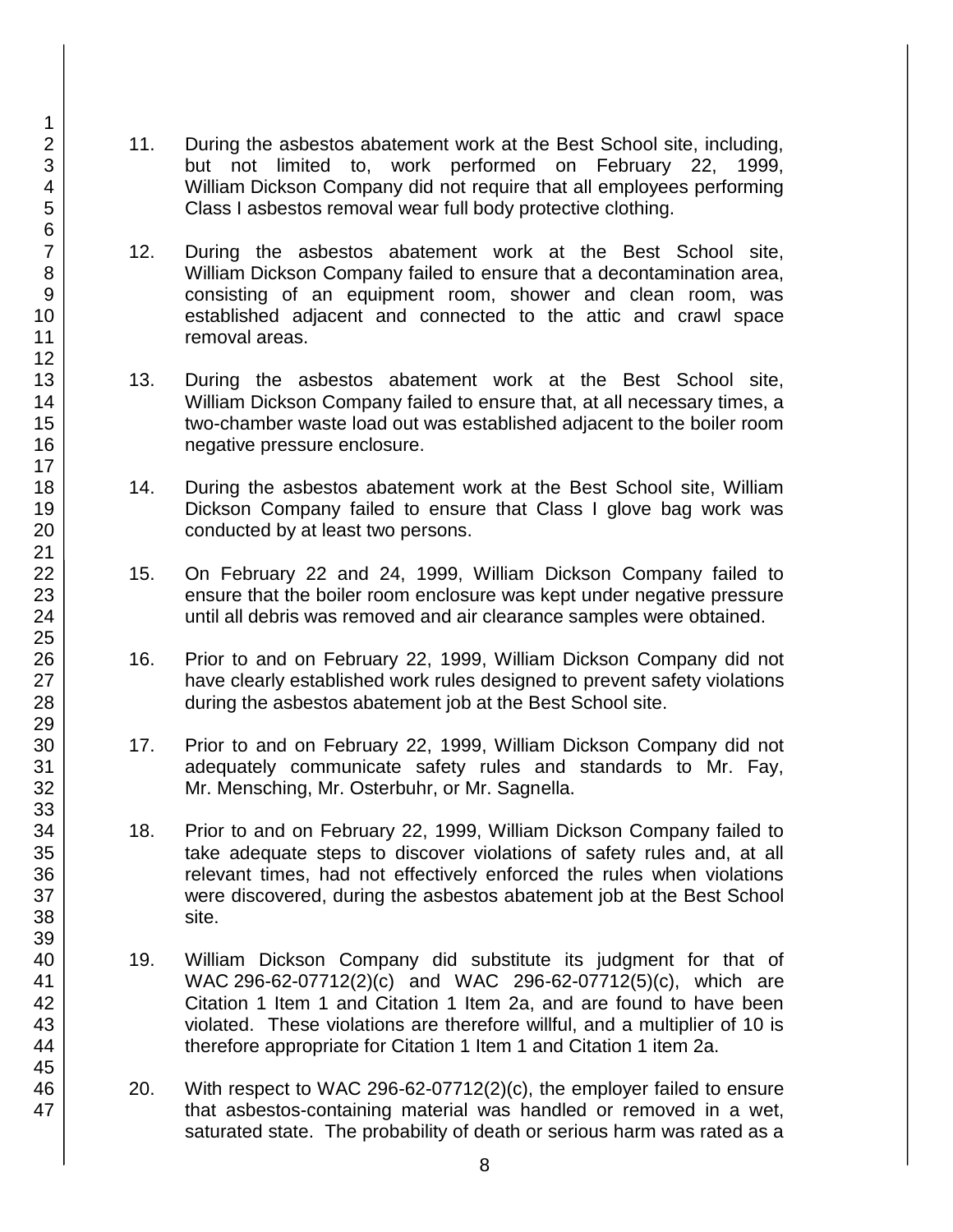3 on a 1 to 6 scale, with 6 being high. The severity of the hazard was rated very high (rated as a 6 on a 1 to 6 scale, with 6 being high), yielding a gravity rating of 18. The employer had a good history with respect to workplace safety. The violation was found to be willful and serious with no adjustment in the penalty for good faith. The company employed 27 workers. With adjustments for size and history, the adjusted base penalty is \$1,500. Willful violations require the base adjusted base penalty to be multiplied by a factor of 10, making the appropriate penalty for this violation \$15,000.

- 21. With respect to WAC 296-62-07712(5)((c), the employer failed to ensure that clearance air monitoring was conducted at the completion of asbestos removal. The probability of death or serious harm was rated at a 3 on a 1 to 6 scale, with 6 being high. The severity of the hazard was rated very high (rated as a 6 on a 1 to 6 scale with 6 being high), yielding a gravity rating of 18. The employer had a good history with respect to workplace safety. The violation was found to be willful and serious with no adjustments in the penalty for good faith. The company employed 27 workers. With adjustments for size and history, the adjusted base penalty is \$1,500. Willful violations require the base adjusted base penalty to be multiplied by a factor of 10, making the appropriate penalty for this violation \$15,000.
- 22. With respect to WAC 296-52-07709(3)(f), the employer failed to ensure that pre-abatement air monitoring was conducted prior to the commencement of asbestos removal. The probability of harm was 3. The severity of the hazard was rated at 6, yielding a gravity rating of 18. The employer's history with respect to workplace safety was good. Because willful violations were found, good faith was rated at zero. The company employed 27 workers. The appropriate penalty for this violation was \$1,500.
- 23. With respect to WAC 296-62-07715(1)(g)(i), the employer failed to ensure that respiratory protection was worn by employees when removing asbestos debris from the attic. The probability of harm was 3. The severity of the hazard was rated at 6, yielding a gravity rating of 18. The employer's history with respect to workplace safety was good. Because willful violations were found, good faith was rated at zero. The company employed 27 workers. The appropriate penalty for this violation was \$1,500.
- 24. With respect to WAC 296-62-07712 $(6)(b)(i)$ , the employer failed to ensure that critical barriers were placed over all openings to the regulated area. Critical barriers were not established and maintained for the attic and crawl space removal. The probability of harm was 3. The severity of the hazard was rated at 6, yielding a gravity rating of 18. The employer's history with respect to workplace safety was good. Because willful violations were found, good faith was rated at zero. The company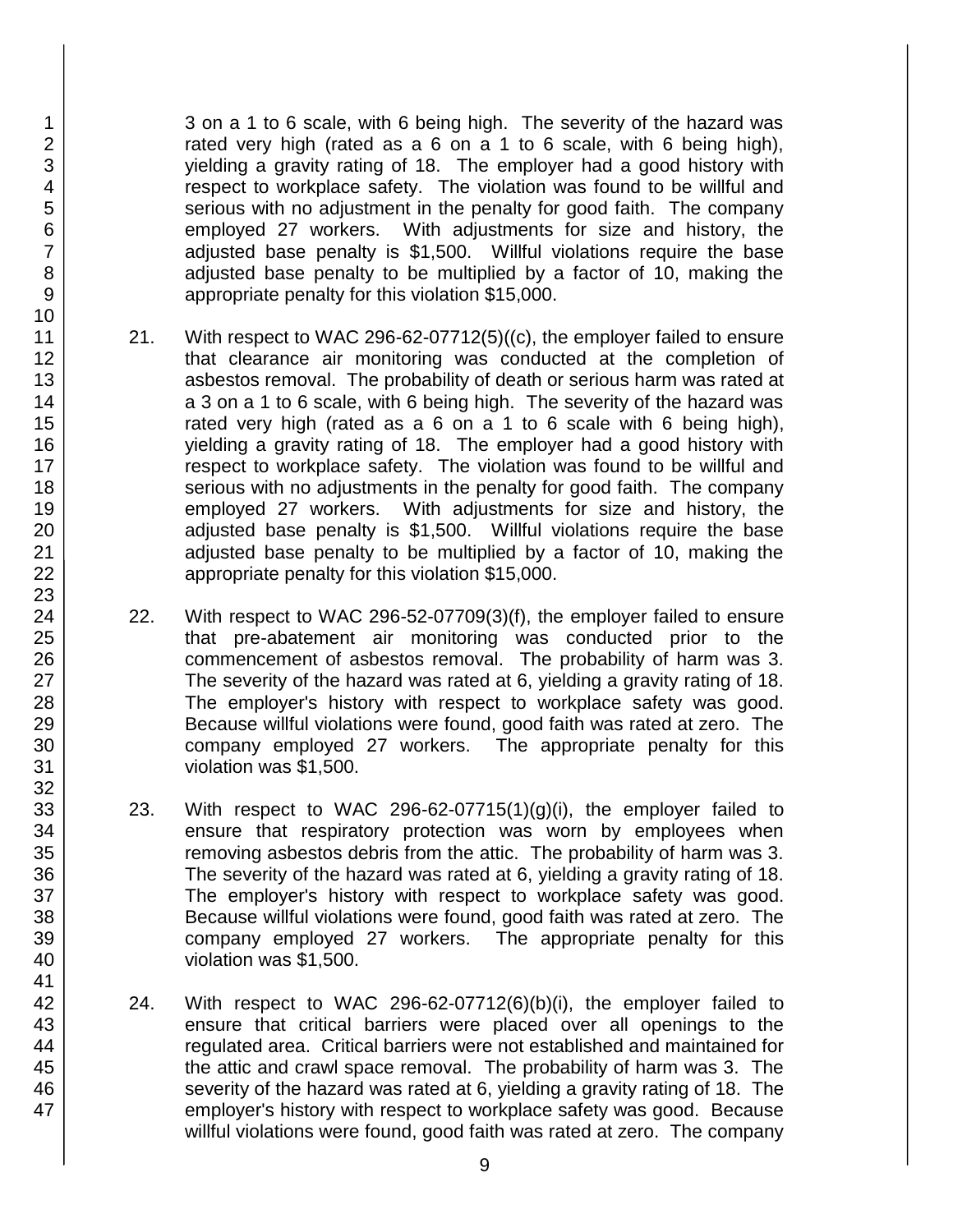employed 27 workers. The appropriate penalty for this violation was \$1,500.

- 25. With respect to WAC 296-62-07712(5)(a), the employer failed to ensure that all surfaces in and around the removal work area was cleared of any asbestos debris. The probability of harm was 3. The severity of the hazard was rated at 6, yielding a gravity rating of 18. The employer's history with respect to workplace safety was good. Because willful violations were found, good faith was rated at zero. The company employed 27 workers. The appropriate penalty for this violation was \$1,500.
- 26. With respect to WAC 296-62-07712(7)(b)(ii)(B), the employer failed to ensure that all glove bags used for asbestos removal were smoke tested prior to use. The probability of harm was 3. The severity of the hazard was rated at 6, yielding a gravity rating of 18. The employer's history with respect to workplace safety was good. Because willful violations were found, good faith was rated at zero. The company employed 27 workers. The appropriate penalty for this violation was \$1,500.
- 27. With respect to WAC 296-62-07717(1)(a), the employer failed to ensure that all employees performing Class 1 asbestos removal wear full body protective clothing. The probability of harm was 3. The severity of the hazard was rated at 6, yielding a gravity rating of 18. The employer's history with respect to workplace safety was good. Because willful violations were found, good faith was rated at zero. The company employed 27 workers. The appropriate penalty for this violation was \$1,500.
- 28. With respect to WAC 296-62-07719(3)(a)(i), the employer failed to ensure that a contamination area, consisting of an equipment room, shower, and clean room, was established adjacent and connected to the attic and crawl space removal areas. The probability of harm was 3. The severity of the hazard was rated at 6, yielding a gravity rating of 18. The employer's history with respect to workplace safety was good. Because willful violations were found, good faith was rated at zero. The company employed 27 workers. The appropriate penalty for this violation was \$1,500.
- 29. With respect to WAC 296-62-07723(7), the employer failed to ensure that a two chamber waste load out was established adjacent to the boiler room negative pressure enclosure. The probability of harm was 3. The severity of the hazard was rated at 6, yielding a gravity rating of 18. The employer's history with respect to workplace safety was good. Because willful violations were found, good faith was rated at zero. The company employed 27 workers. The appropriate penalty for this violation was \$1,500.

47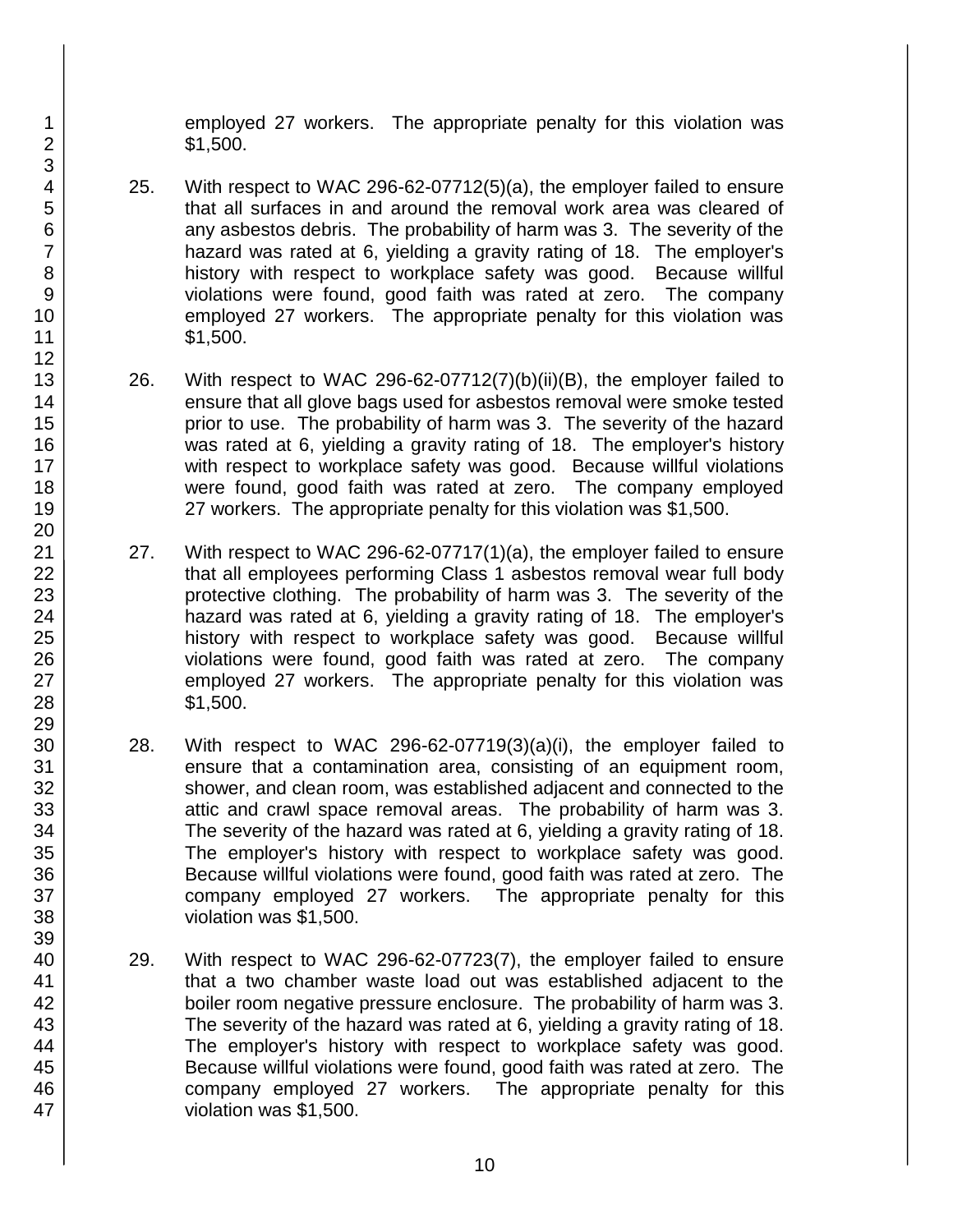- 30. With respect to WAC 296-62-07712(7)(b)(ii)(I), the employer failed to ensure that Class 1 glove bag work was conducted by at least two persons. This was found to be a general violation with no penalty assessed.
- 31. With respect to WAC 296-62-07712(7)(a)(i)(D), the employer failed to ensure that the boiler room was kept under negative pressure until all debris was removed and air clearance samples were obtained. This was found to be a general violation with no penalty assessed.

#### **CONCLUSIONS OF LAW**

- 1. The Board of Industrial Insurance Appeals has jurisdiction over the parties and the subject matter to this appeal.
- 2. On or about February 22, 1999, William Dickson Company committed a willful violation of WAC 296-62-07712(2)(c).
- 3. On or about February 22, 1999, William Dickson Company committed a willful violation of WAC 296-62-07712(5)(c).
- 4. On or about February 22, 1999, William Dickson Company committed a **serious** violation of WAC 296-62-07709(3)(f).
- 5. On or about February 22, 1999, William Dickson Company committed a **serious** violation of WAC 296-62-07715(1)(g)(i).
- 6. On or about February 22, 1999, William Dickson Company committed a **serious** violation of WAC 296-62-07712(6)(b)(i).
- 7. On or about February 22, 1999, William Dickson Company committed a **serious** violation of WAC 296-62-07712(5)(a).
- 8. On or about February 22, 1999, William Dickson Company committed a **serious** violation of WAC 296-62-07712(7)(b)(ii)(B).
- 9. On or about February 22, 1999, William Dickson Company committed a **serious** violation of WAC 296-62-07717(1)(a).
- 10. On or about February 22, 1999, William Dickson Company committed a **serious** violation of WAC 296-62-07719(3)(a)(i).
- 11. On or about February 22, 1999, William Dickson Company committed a **serious** violation of WAC 296-62-07723(7).
- 12. On or about February 22, 1999, William Dickson Company committed a **general** violation of WAC 296-62-07712(7)(b)(ii)(I).